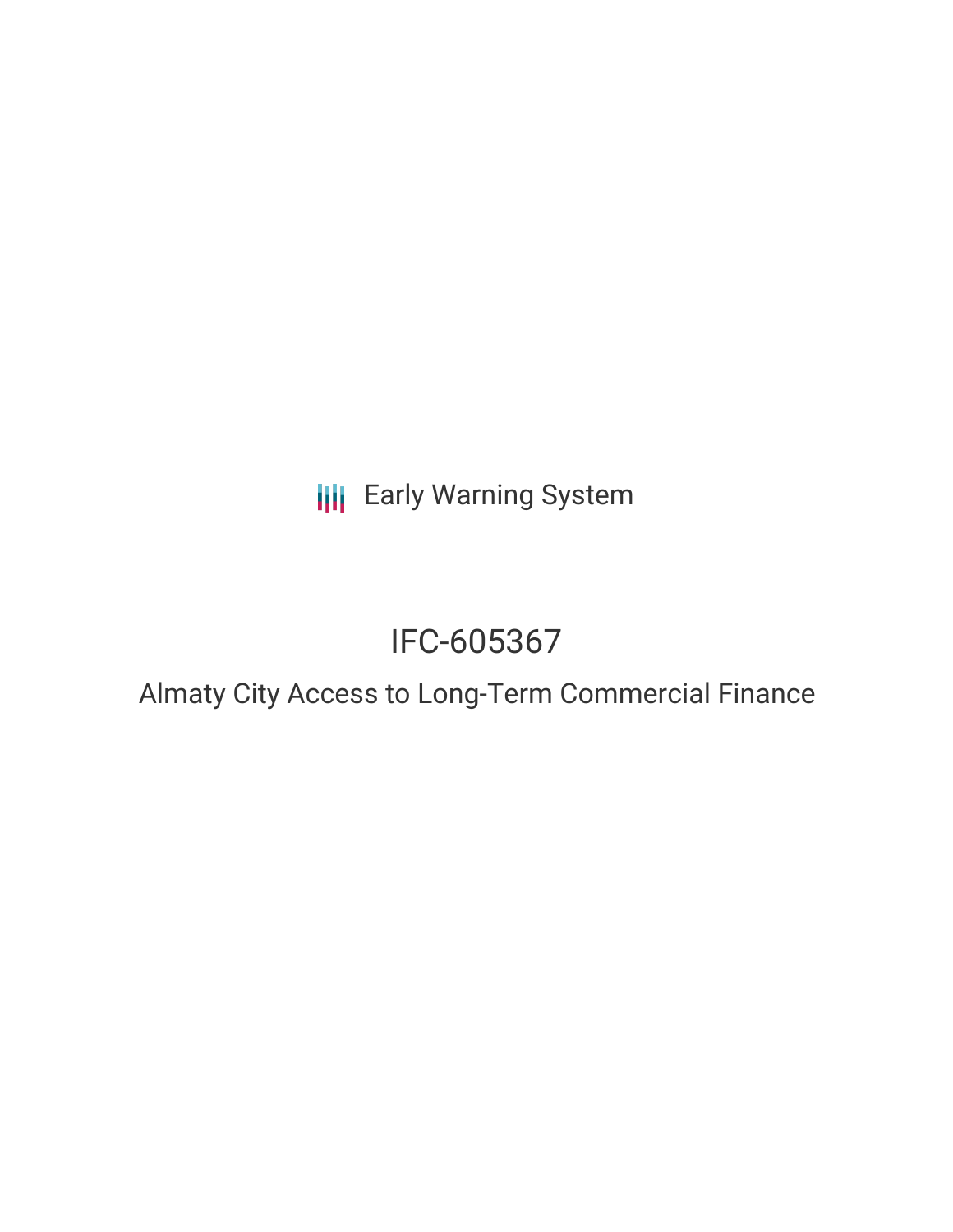## **Quick Facts**

| <b>Countries</b>              | Kazakhstan                              |
|-------------------------------|-----------------------------------------|
| <b>Financial Institutions</b> | International Finance Corporation (IFC) |
| <b>Status</b>                 | Proposed                                |
| <b>Bank Risk Rating</b>       | U                                       |
| <b>Voting Date</b>            | 2020-06-04                              |
| <b>Borrower</b>               | Government                              |
| <b>Sectors</b>                | Infrastructure                          |
| <b>Investment Type(s)</b>     | <b>Advisory Services</b>                |
| <b>Project Cost (USD)</b>     | \$0.99 million                          |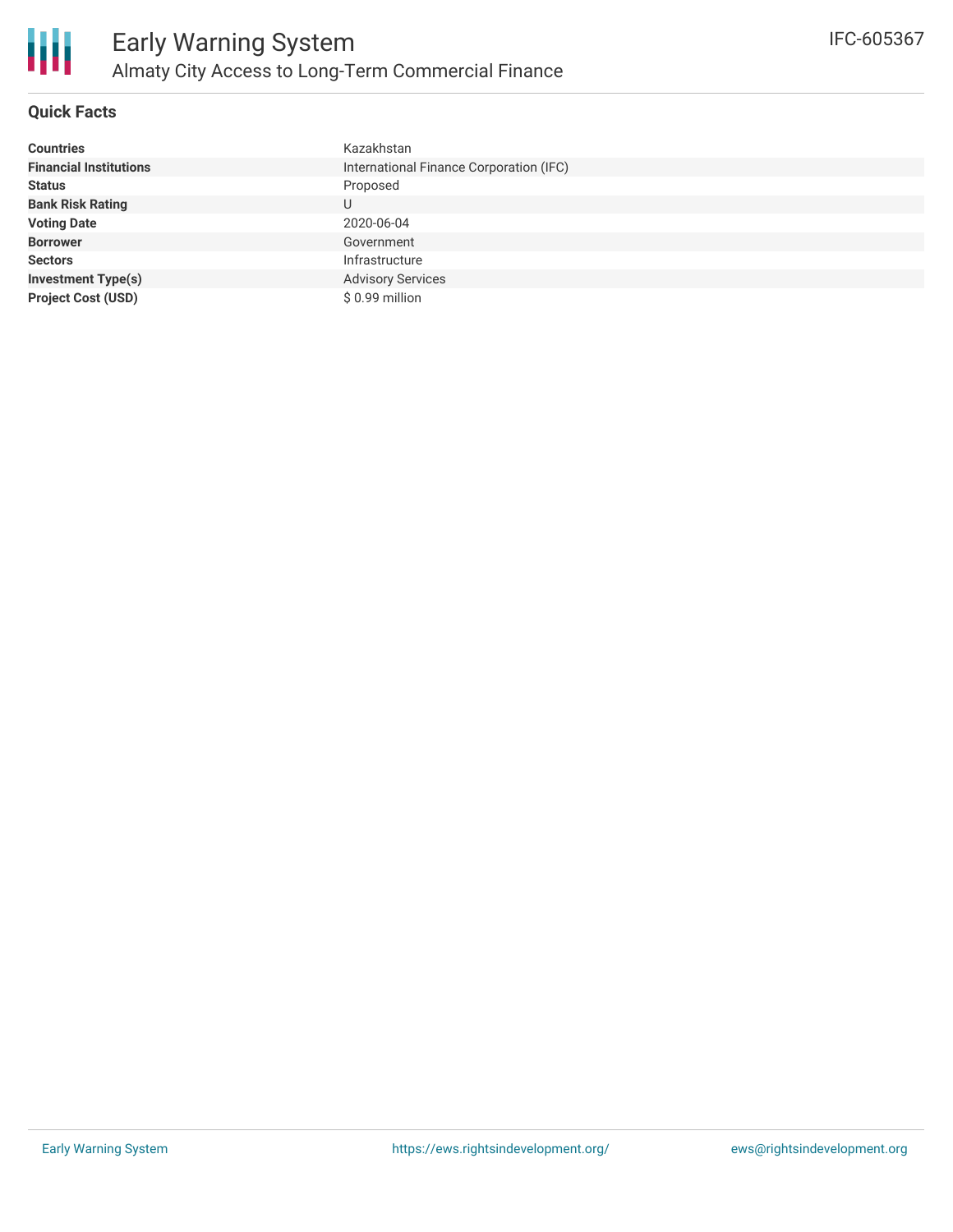

## **Project Description**

According to IFC ite information, it would be provided support to the market for long-term non-sovereign commercial financing for Kazakhstan's municipalities.

#### **Project Objectives**

The project will support Almaty to pilot long-term financing solutions as a first test case in the country, helping Almaty with the realization of sustainable urban

infrastructure projects through prioritization and development of bankable projects as well as through facilitation of access to long-term financing.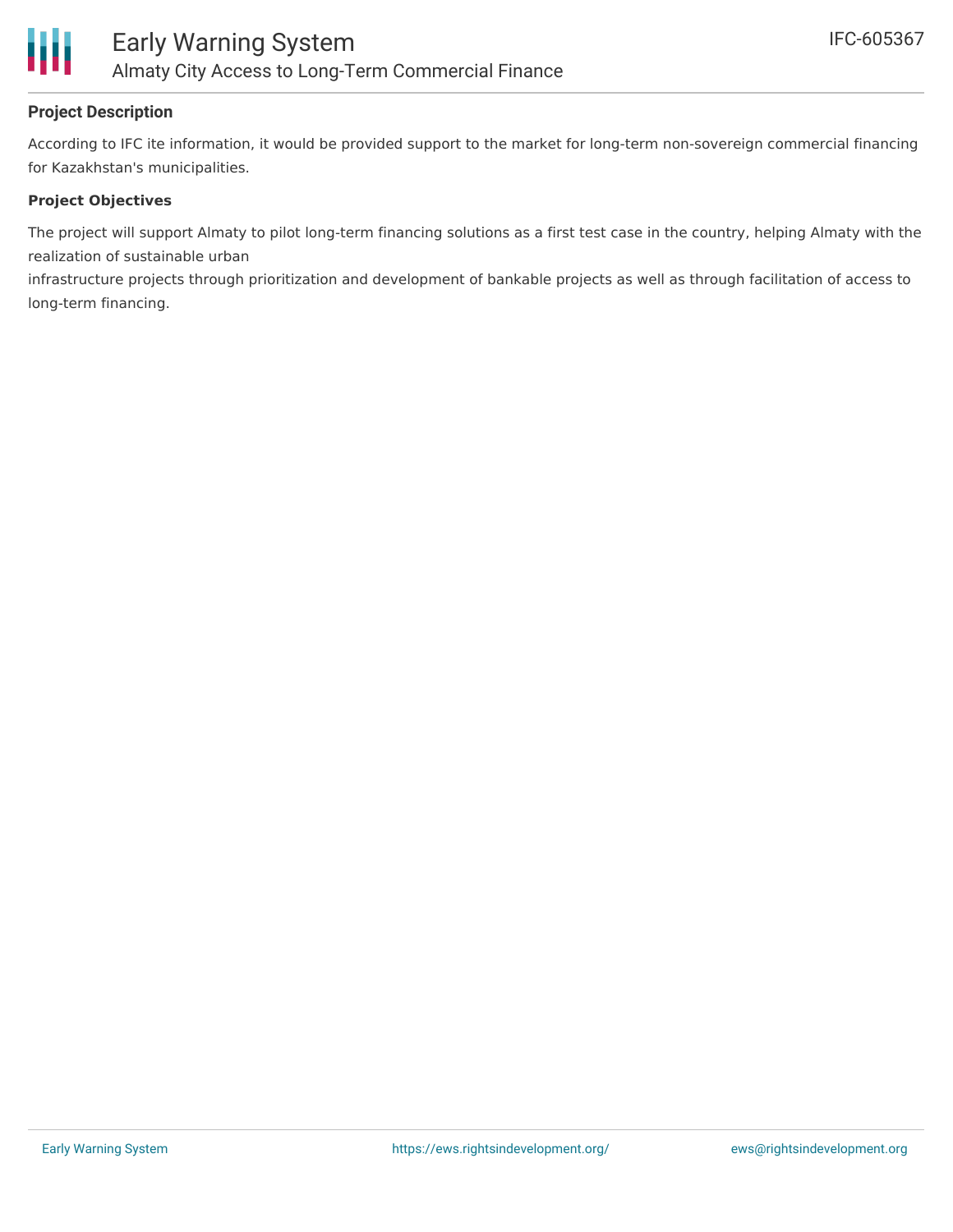

#### **Investment Description**

• International Finance Corporation (IFC)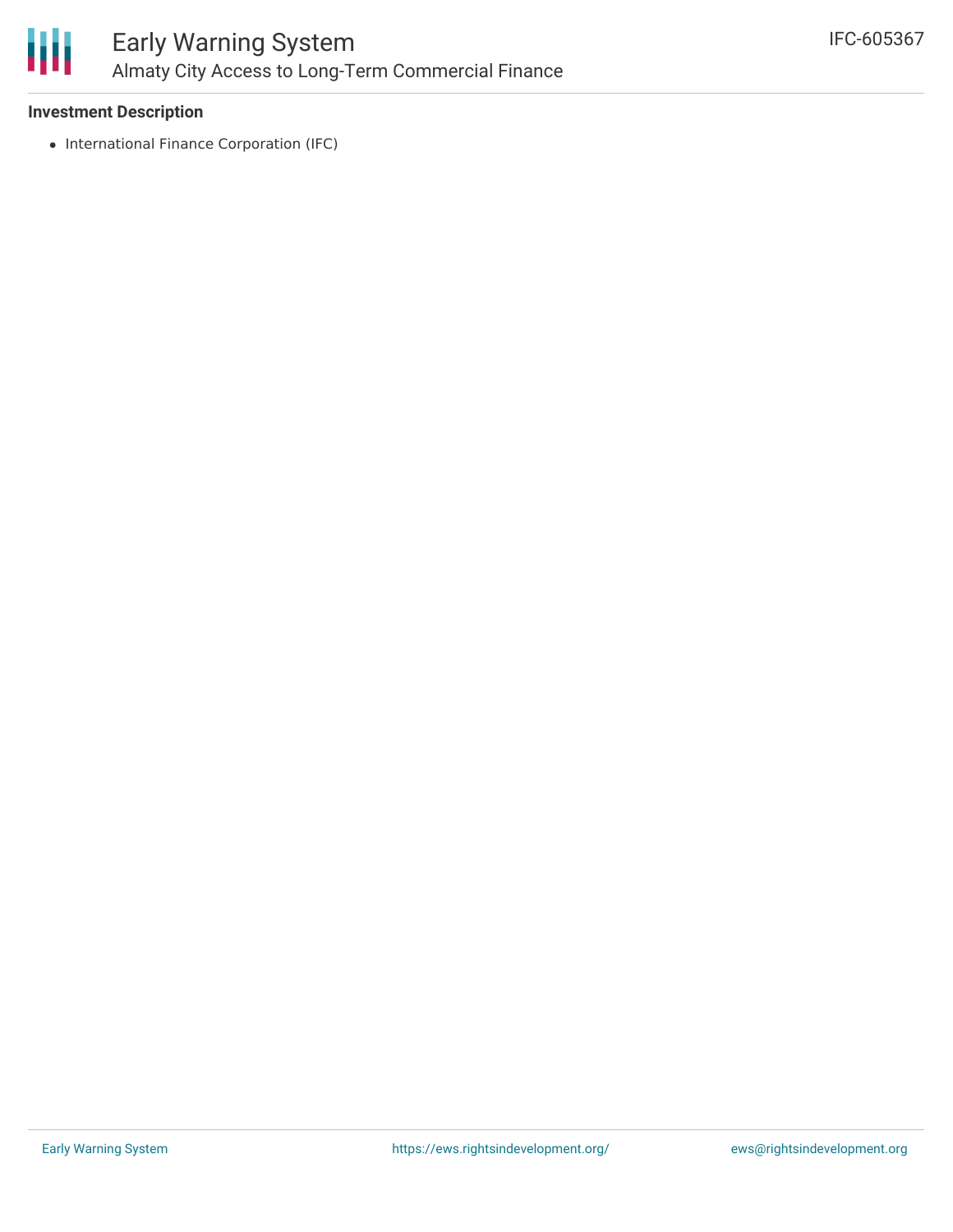## **Contact Information**

#### **ACCESS TO INFORMATION**

You can submit a request for information disclosure at: https://disclosures.ifc.org/#/inquiries

If you believe that your request for information from IFC has been unreasonably denied, or that this Policy has been interpreted incorrectly, you can submit a complaint at the link above to IFC's Access to Information Policy Advisor, who reports directly to IFC's Executive Vice President.

#### **ACCOUNTABILITY MECHANISM OF IFC/MIGA**

The Compliance Advisor Ombudsman (CAO) is the independent complaint mechanism and fact-finding body for people who believe they are likely to be, or have been, adversely affected by an IFC or MIGA- financed project. If you submit a complaint to the CAO, they may assist you in resolving a dispute with the company and/or investigate to assess whether the IFC is following its own policies and procedures for preventing harm to people or the environment. If you want to submit a complaint electronically, you can email the CAO at CAO@worldbankgroup.org You can learn more about the CAO and how to file a complaint at http://www.cao-ombudsman.org